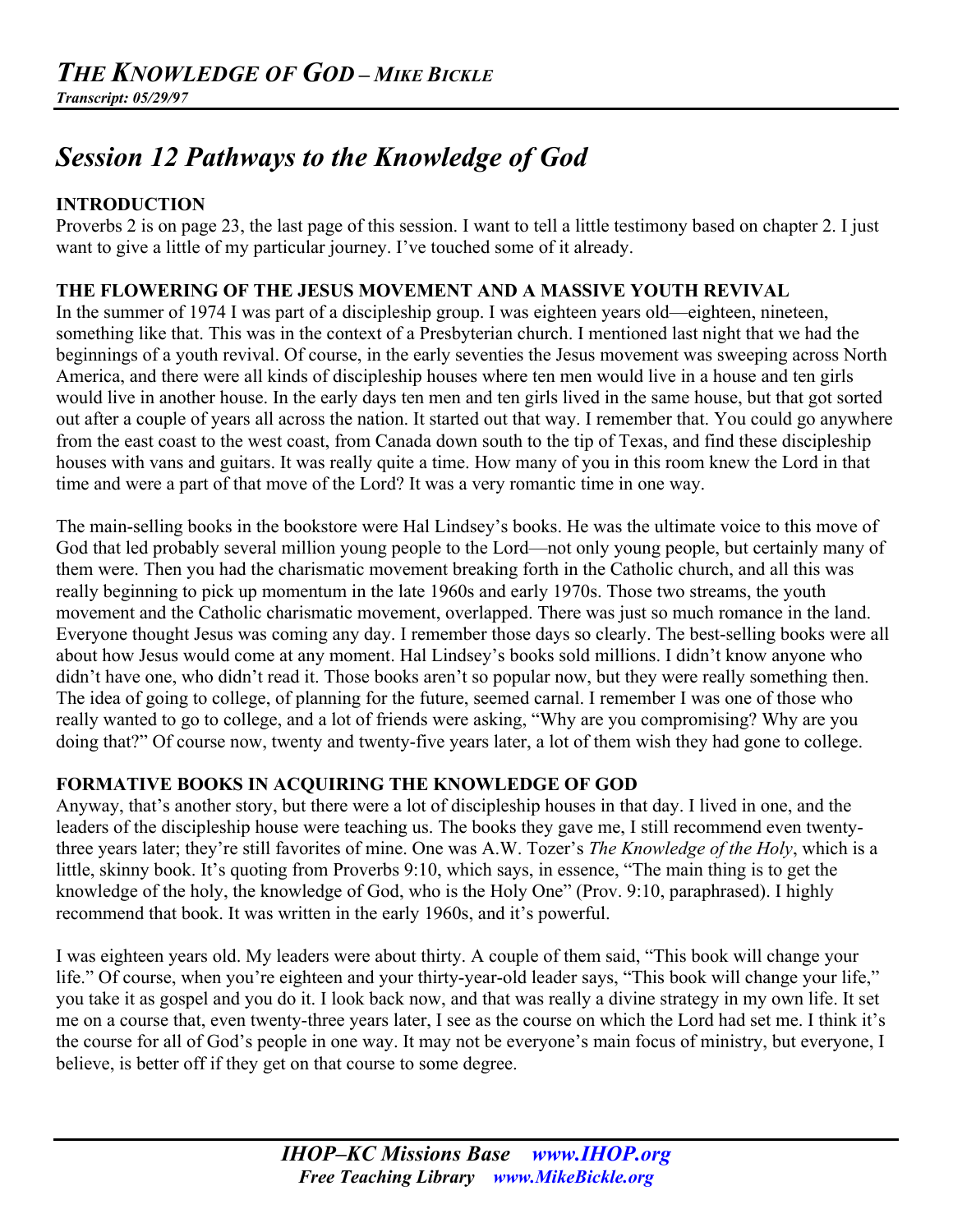The second book they gave me was J.I. Packer's book *Knowing God,* which I still recommend highly. So I recommend A.W. Tozer, *The Knowledge of the Holy*, and J.I. Packer's book, *Knowing God.* The third book would have been A.W. Pink's *Gleanings from the Godhead*. He was a man who, I think, died in the 1950s. It's a brilliant book. There are maybe four or five or six chapters on different aspects of God's nature and attributes.

I don't use the words "the nature of God" or "the attributes of God." I use the words "the personality of God," although it means the nature and attributes.

People tend to tune out when you say, "The attributes of God." They say, "Oh, that's theological," which it is. The word *theology* only means, "The study of God." Everything is theological.

Sometimes I hear people say, "Well, I don't want to get into theology."

I say, "Oh, absolutely you do. You want to get into the study of God. That's what the whole Word of God is about, in essence, the study of the person of God."

Those three books were the beginning point for me. They were a bit complicated, to be honest. Before I tell you of my journey with those books and how I began to go forward with this, I mentioned last night that one of my favorite books of the last five years is a book called *The Pleasures of God,* an absolutely delightful book by John Piper. He's a Baptist pastor in Minneapolis, Minnesota, a man who really has a view into the deeper things in the Word of God. His writings are superb. John Piper. I think he's about fifty years old; he's a brilliant man of God with a strong devotional touch in his life.

*The Pleasures of God*. I would recommend that one first, and then A.W. Tozer's book second, J.I. Packer's third, and *Gleanings of the Godhead* fourth. Read them all. You have time, unless you die tomorrow.

Someone might say, "That will take a long time."

I say, "That's what we've got. That's right, it will take a bit of time, but so what?"

# **"LIKE A FIREBRAND PLUCKED OUT OF THE BURNING"**

I remember I got these books. I was eighteen years old. I had no religious background at all. My father was a professional boxer. Actually, he was amateur world champion. He was a lightweight class. He traveled the world boxing, and all the world champion heavyweights were good friends with him.

I grew up in the boxing world, in a bar, surrounded by the Mafia, honestly, and had zero introduction to spiritual things—zero. Me and my dad were really good buddies. There were seven kids in our family in nine years, so we just had stair steps. I was at the top. I had one older sister, but we were just one year apart. There were seven of us, and all of them are in the church that I pastor in Kansas City. All seven of us are. They've been there for ten to fifteen years. The last one came in about eight or ten years ago, and the other ones were there from the beginning. I have five sisters and a brother, and they've all been there for a long time. It really puts a damper on me telling the stories of my childhood, because they're all sitting on the front row checking out everything. I have a high accountability factor. Occasionally after a meeting they'll say, "We don't remember it that way..."

Then another one says, "But I do!"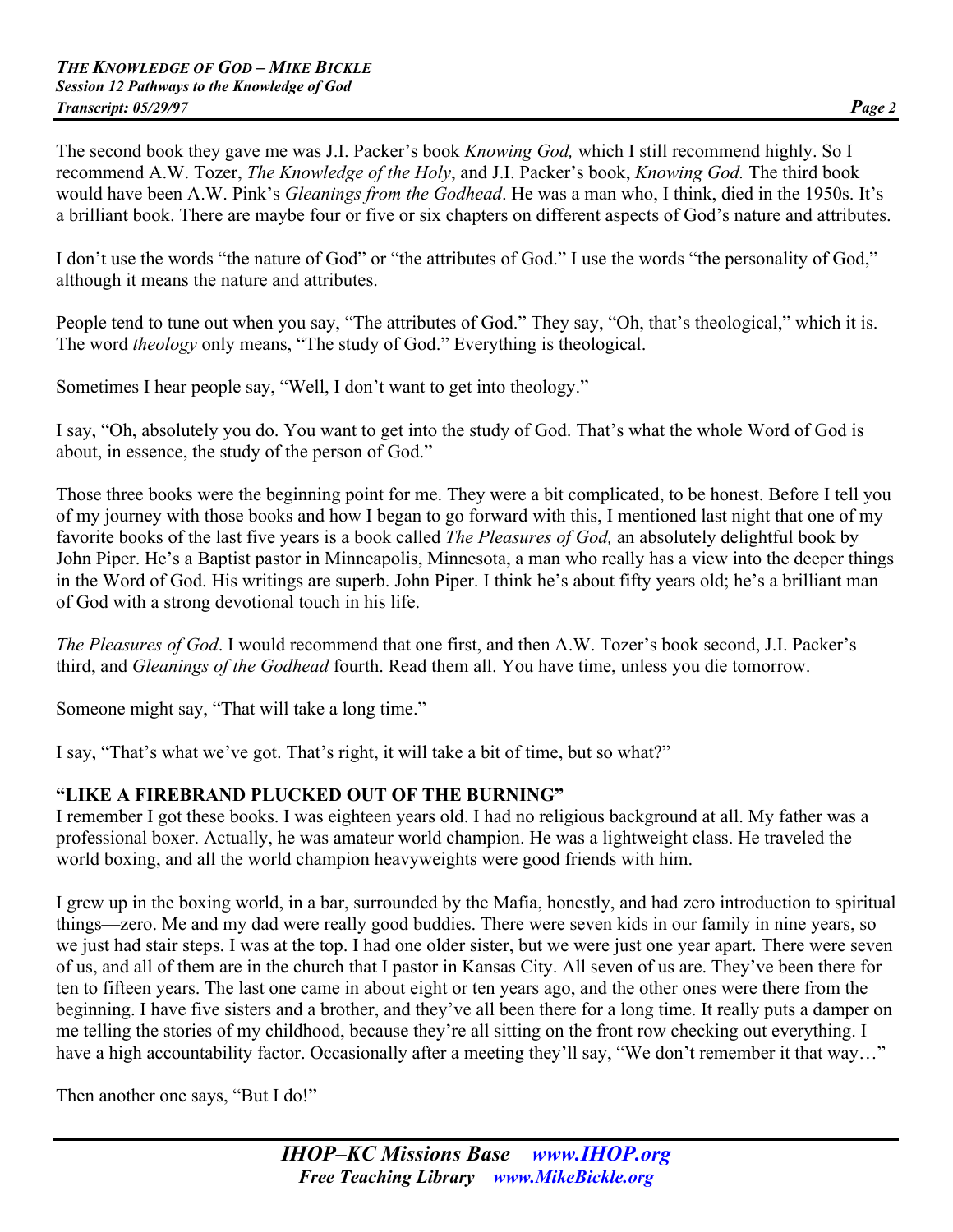I start family feuds all the time by my sermons. Both of my parents were totally, completely non-Christian. I mean, they were heathens plus one. My brothers and sisters are seriously devout; I mean, they're praying, fasting, and taking the kingdom by force. My five sisters are like Wes Campbell's four sons. I describe them as, "Devil, come out, or I'm coming in after you!" That's their approach to ministry. They're very aggressive in the Lord. I've said that for years, and they don't seem to be offended by that. They smile, so I guess it's OK to say that.

This is just a bunny trail, but how do two totally heathen parents, with zero initiation to Jesus, raise seven children who are devout and radical Christians? It messes up every equation in the book. When parents tell me, "I didn't really raise my children right, and I'm in the Lord"—I think we should certainly try to do that; I'm not minimizing that, but I say, "You know, the story isn't over yet, believe me."

Both of my parents are dead now. My dad died when I was eighteen years old; he had a heart attack. My mother died maybe five years ago. She met the Lord right on her deathbed, but we would go visit her and her second husband—I guess you could call him my stepfather; I never thought of him that way, because I had already moved away from the home and didn't know him that well. We would go visit them at the bars and the taverns and they would have their friends. All of us would go at one time and they would ask my mom, "How did you raise kids like this?"

She would say, "I'm really mystified by how all my kids turned out religious." She said, "I have no idea how they all turned out religious."

Anyway, I don't know why I'm going on that bunny trail. Maybe some of you need to be encouraged that the Lord's heart for His people is actually bigger than parents doing everything right. Maybe some of you need to know that. It's really true. My point in telling you a little about my background is that I had zero understanding of God—zero. I didn't have a clue about anything. I didn't know what the Christmas story was, really. I knew there was a baby and we got presents. That was the extent of the Christmas story in our house. That was all I cared about. Easter was Easter eggs, and Jesus rose from the dead. I didn't really connect the two together. It didn't really matter; the eggs were great. They were chocolate. It was good enough for me.

# **ENCOUNTERING THE BIBLE AND GOD FOR THE VERY FIRST TIME**

I met the Lord when I was fifteen, and I didn't have a clue about anything. I mean, zero. I didn't know the difference between an apostle, a disciple, an epistle, and a gospel. They all sounded the same to me. I remember the summer after I got saved, and I was trying to find a job. I thought, "How do you do this thing?" I looked up the book of Job. It looked like *job* to me. I looked in the table of contents and I saw *Job*. I thought, "Oh, this will be great."

I opened it up and said, "What?" It had nothing to do with getting a job. I read a couple of chapters and I gave up on it. I thumbed through some of the other parts of it. I thought, "I'll go back to the want ads!"

Then I went to Psalms. I remember I was at a Bible study and I was studying one of the psalms and I said, "Man, I've got this really good verse from the book of Palms."

They said, "Where's Palms?"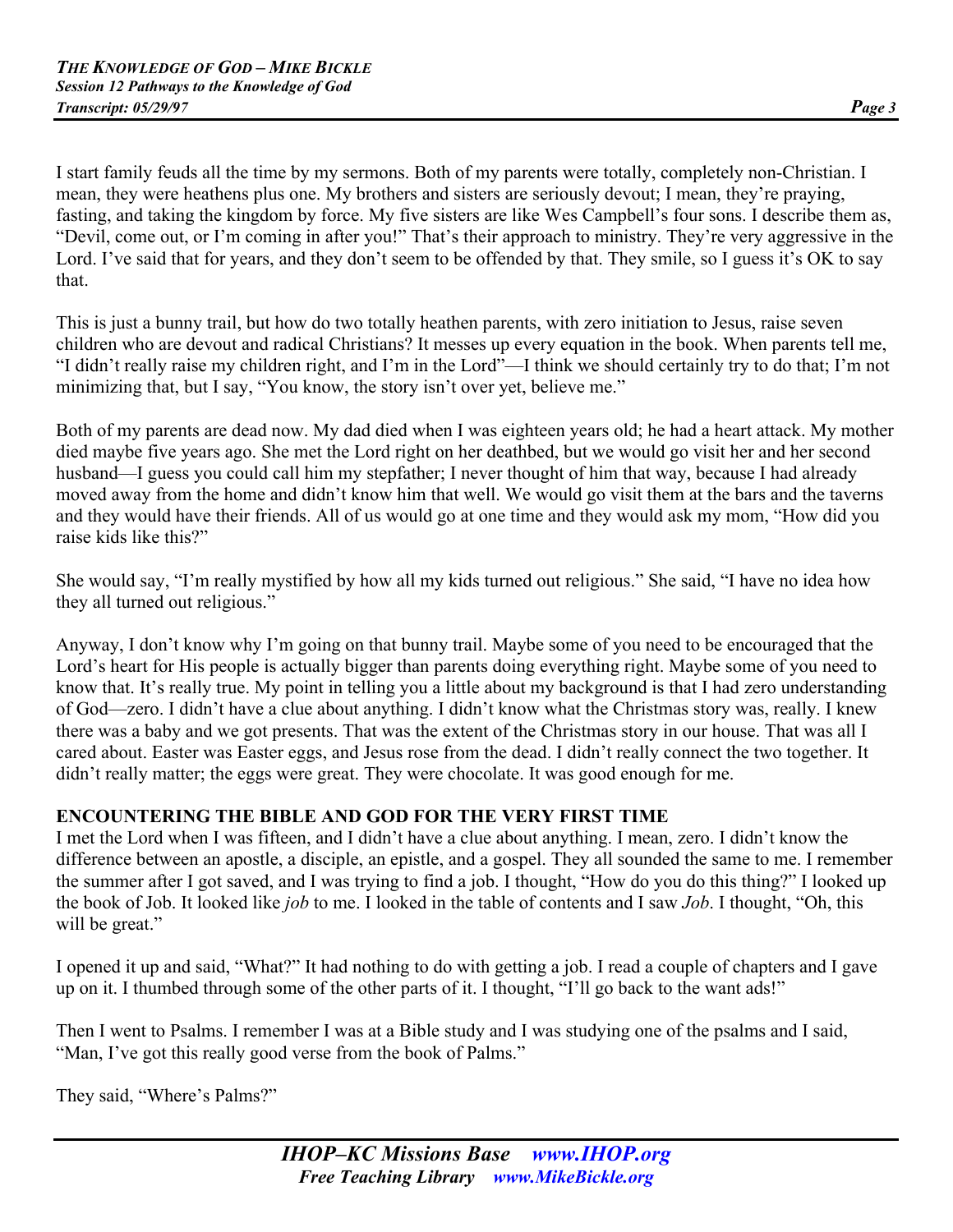I said, "Right after the 'Job' book, you know, the book about jobs."

People would laugh and I thought, "I don't get it. Why is that funny? It's the book right after the one about getting jobs!" These men gave me a couple of books on theology; prior to that, I had no comprehension of anything, and they didn't sit down and go through it with me page by page. I saw terms I had never heard of before, like *sanctification*. I said, "What's that?" I had a dictionary. I had to try to figure out all this stuff. It was less than satisfying on the front end, is what I'm trying to say. I understood *justification* by that point, but any word that wasn't a word we used on the street that showed up in the Bible was a confusing word to me.

#### **AGES FOURTEEN AND FIFTEEN: FROM THE MAFIA TO THE MASS**

I'll bunny trail on this, just because I want to. When I was fourteen I went to my father. Again, he was a total heathen. He was a very tough man, a boxer. He worked with the Mafia in Kansas City and he beat people up. That wasn't his main job; that's the job that I only found out he did years later when my mother told me. I knew that a number of our family friends got shot in their cars. It never dawned on me that that was totally weird. When I was eight, nine, ten, or twelve, I would hear someone say, "Billy was killed."

"Where?"

"In his car!"

"Man, just like the other guy! What a bummer." We would go to his funeral.

It was only years later when I was watching a movie and I said, "Wait a second…" I went to my mom and said, "Was Dad in the Mafia?"

She said, "Well, yeah, but I don't know what he did. I know he beat people up."

I said, "Oh my goodness." I didn't know that at the time, but those are the kinds of men I was hanging around with because he took me with him everywhere. When I was eight and ten and twelve I was hanging around these men who were forty and fifty who all were Italians, and they all said funny things and did funny things, but I loved it at the time. Personally, at the time, I loved it.

I was fourteen years old and I went to my dad and said, "I want to be religious." I looked up at the sky and said, "Something is going on up there. What's the deal?"

He said, "Well, there's a God."

I said, "How do you do it?"

He said, "Well, I don't really know much about it. If I was you, I would either become Jewish or Catholic."

I said, "OK." I said, "Why?"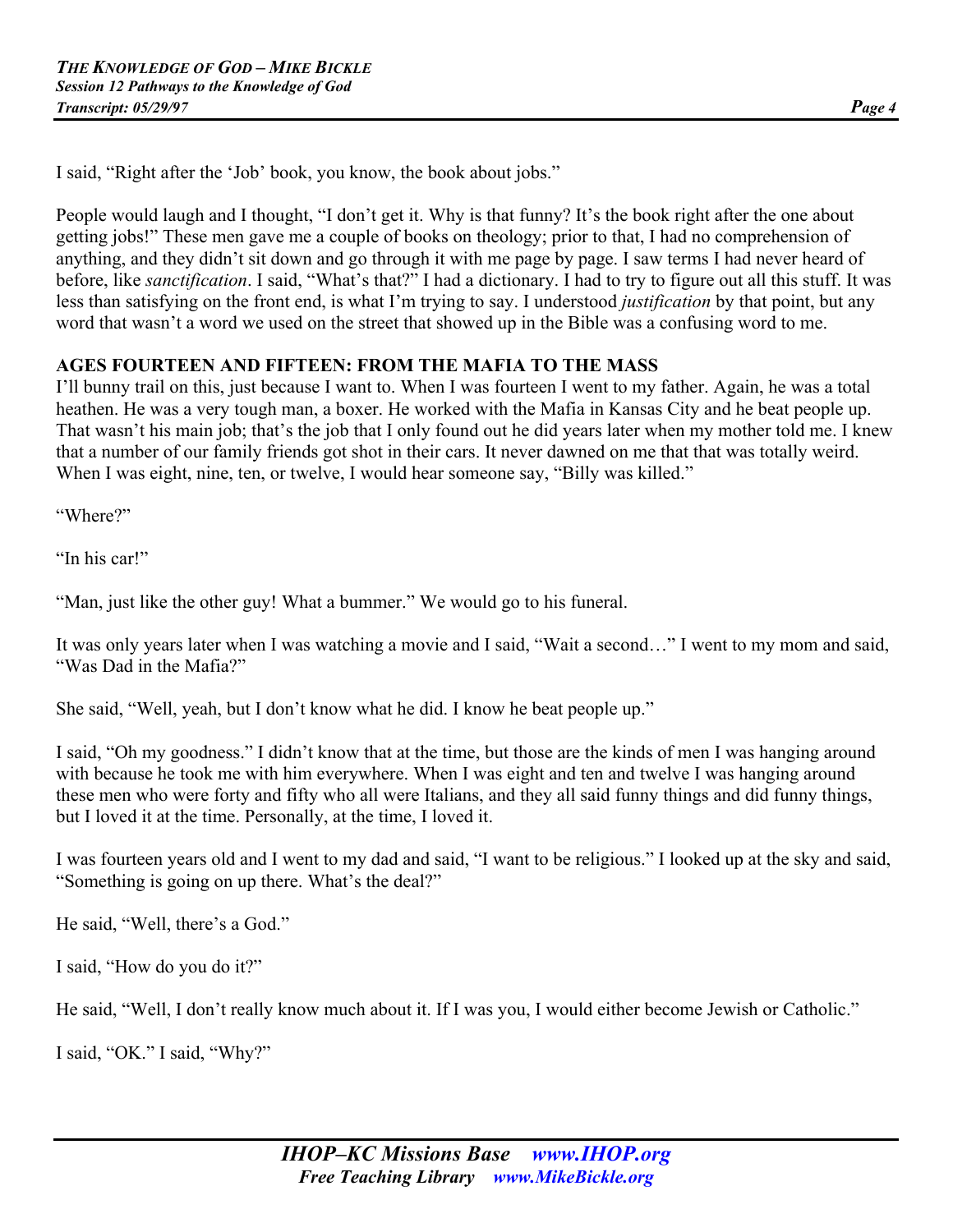He said, "Well, the Jewish people have more money, but the Catholics, they've got a lot more power. There are billions of them everywhere."

I said, "OK." I thought about it and decided to become Jewish. I was fourteen. He said, "That's what I would do if I was you," so he told me to get out the encyclopedia and look up *Judaism*. I gave him a little report; then he told me to go down to the synagogue. I went down to the synagogue. I was fourteen and I walked in and everyone had these little hats on, all these little caps. I walked up to the man who looked like one of the main guys. He was telling everyone what to do.

I said, "My name is Mike Bickle. I'm fourteen years old and I want to be Jewish." I don't remember what he said but I remember he wasn't friendly. I said, "Ah, forget it. I'll be Catholic."

The next week I went to the Catholic church and did the same thing. I read a little on Catholicism and then the man up front disappeared—you know, the man with the robes on. I had never been in a Catholic church before. I walked up afterwards, past all those railings, and walked back there. I said, "Sir, I need to talk to you." I only realized later that those were sacred boundary lines that common men don't cross. I chased him back there and I said, "How do you join this church?"

He looked at me and smiled. I said, "I want to be a Catholic. How do you do this?" He met with me every Saturday afternoon for about a year, minus a few of them. He taught me Catholicism. It was wonderful.

I still went to the bars with my dad after I got baptized and confirmed. I was fourteen or fifteen now. I wasn't converted; I wasn't born again yet. It was just before that. He would say, "Hey, tell them! Hey, Jimmy Orville, listen! My son is Catholic!"

Of course, they were all Italians. They were all kind of Catholics, you know. They said, "There's nothing wrong with that." They always said that to me: "Well, there's nothing wrong with that."

I thought, "Is there something wrong with being Catholic?"

Of course they were all Catholics, and they thought it was really cute that I was meeting with a priest. They said, "Maybe he'll be a priest some day. We could use a priest on our team, you know"—that kind of thing. Well, that's enough of that story.

There couldn't have been a person more totally uninitiated in the things of God. I lived in a low income neighborhood. Lots of people were on welfare, and there were lots of funny things happening. Some of these men had millions of dollars in suitcases, but they didn't show it in their houses and their cars. That's another thing that was kind of interesting. I remember once a bunch of people drove by our house with a machine gun, shot the whole front of our house, and blew out all the windows. We were all in the house and we all got up. My dad did something to someone that someone didn't like. To this day I don't know what happened, but the windows were all shot out.

I remember a few times in the car when he yelled, "Get down, quick, quick!"

We all got down, and we said, "Why do we have to get down?"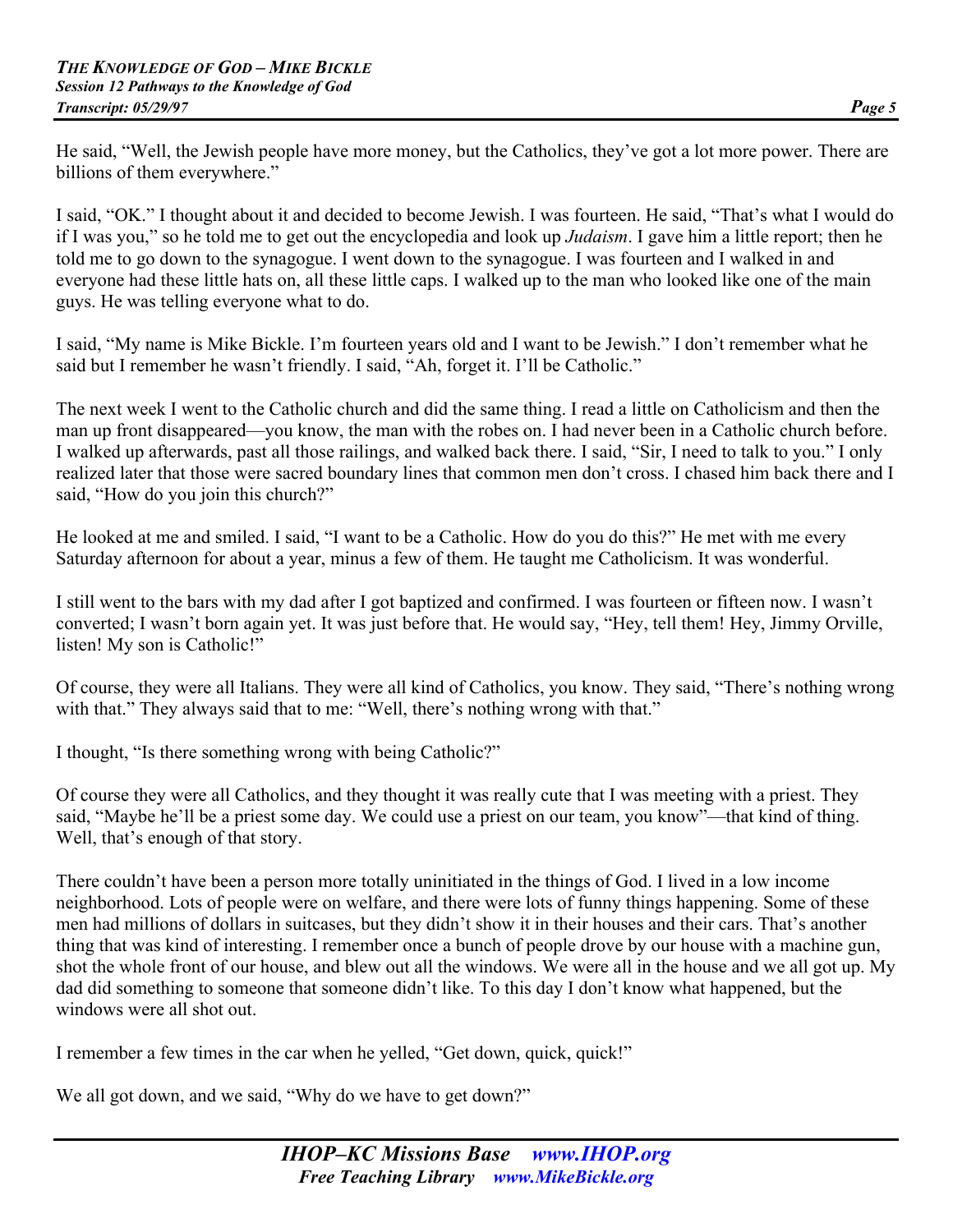He said, "Don't ask questions!" so we got back up. I thought that was weird. To this day I don't know what all that was about. It probably had something to do with something.

#### **THE BEST PATH TO A DEEP LIFE IN GOD**

I met the Lord and I was born again when I was almost sixteen. Now it was two years later, and I was given these books. My point is, I didn't have a clue what any of them meant. These leads of mine told me, "If you want to be really mature and hardcore in the Lord, you have to know God."

That sounded logical to me. I started reading these books; they were so hard. I didn't understand anything, but I was really connected to these books because my leaders convinced me that this was the best path to a deep life in God.

Now it's twenty-three years later, and I still maintain that what they told me was the truth. This is the best path to a deep life in God. It absolutely is. There's no question in my mind about this.

I was at the University of Missouri, and I was involved in a campus ministry. I was teaching a Bible study and playing on the university football team. I decided to play football instead of boxing. My dad really pushed me into athletics, and I was leading a Bible study in my apartment.

In this youth group they always told us, "Whatever college you go to, start a ministry or join one." So I decided to start one. What I taught on was these books. Can you imagine teaching on the knowledge of God, God's majestic transcendence? I never even knew what *transcendence* meant. In essence I was memorizing the books; I wasn't really memorizing, but studying them intensely so that I could mimic what I read. It wasn't like a perfect rendition, but I did the best I could to memorize it line by line. I would take down about ten pages of notes, and then I would say my notes a thousand times to get ready for my Tuesday night Bible study. Then I would give it, and all the college students would look at me and say, "Huh?"

None of it made sense, and I would say, "You know."

And they would say, "Uh-uh." They would ask me questions, and if they would ask me a question that wasn't on my notes, of course, I didn't know the answer because I was just memorizing notes from a book about the knowledge of God.

It was an ugly beginning, for sure. Now that I look back, the Lord was smiling the whole time, saying, "This is really cute; I really like this." I know that He liked that.

# **THE SUMMER OF 1972: BILLY GRAHAM, CAMPUS CRUSADE, AND EXPLO' 72**

I don't know why I'm in this tired, loose mood, but I'll tell you another story that has nothing to do with anything, and you'll get a kick out of it. We're on page 23 anyway; we're at the end of the notes and we have at least one more session tomorrow morning.

It was the summer after I got saved. I got saved during the summer when I was fifteen. Now I was sixteen. This is another bunny trail story, by the way. Maybe it was prophetic humor; I don't know. I never thought about that until just now.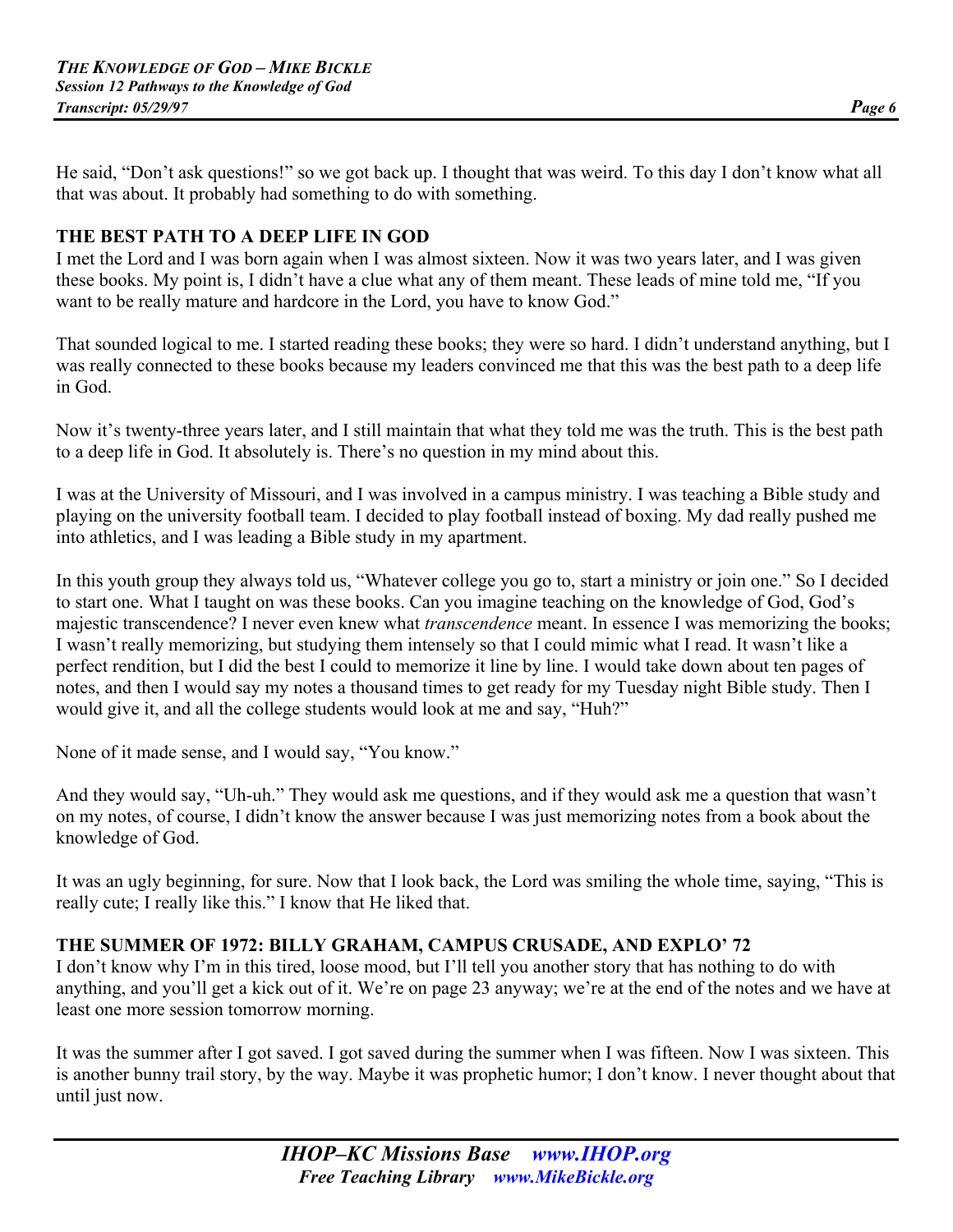I was living in this discipleship house for three months in the summer with this Presbyterian youth group that had the spirit of revival on it. There were about 1,200 in the youth group, and people were getting saved like crazy. That happened for about a year or two. All across the nation that was happening, and then it kind of lifted. One or two hundred people from our youth group would go from Kansas City to Dallas, which is about a ten-hour drive. They had this thing called "Explo' 72." Does anyone remember Explo' 72? It was the biggest thing that happened. One hundred and twenty thousand believers met in the Cotton Bowl stadium in Texas. Billy Graham was the main speaker, and Campus Crusade with Bill Bright hosted it. They had probably a hundred speakers. They had seminars in all the churches across Dallas. We took the four spiritual laws and knocked on a million doors. One hundred thousand people all did ten doors each to evangelize the city. Billy Graham didn't preach on evangelism, but on discipleship, every single night. We took about 200. It was an absolutely incredible event. I had only been in the Lord for about a year.

# **"THE TEN COMMANDMENTS" AND THE BOOK OF EXODUS**

This was in June 1972. Right before I went to that, the movie *The Ten Commandments* with Charlton Heston came out. It was incredible. I had never heard of Moses. Maybe I did and didn't know it, but the name *Moses* was a new name to me. This guy, Moses, was the main guy in *The Ten Commandments*. I said, "I don't really know the Bible; it would be good for me to see a movie about it; it'll help me understand some of the stories," so I went to see it.

I was blown away. They had frogs and blood, and I said, "This really happened in the Bible?" The sea divided. It was a fascinating movie to me. I went and read the book of Exodus over and over and over. I loved it. I probably saw *The Ten Commandments* ten times in about fifteen days. I went every night to the drive-in, even though we had school the next day. I was blown away by this idea that God did this with a man.

When I read the book of Exodus, the verse that hit me is that "No man can see God and live." No man can see God and live" (Ex. 33:20, paraphrased).

I loved that verse. It seemed awesome to me that God was so powerful that if you looked at Him you just incinerated. You were blown away. That was a pretty cool idea to me. I would share that in the youth groups: "Anyone who would see God would die!"

That was kind of my main verse. I thought that was so awesome. I remember the youth group leader saying, "Hey Bickle, get off that verse. Get on to something else."

I thought, "That's incredible. You look at Him and you just die. That's incredible. Then if you die, you go to heaven and you get to see Him again, but you live." That was an interesting concept. I would tell everyone that verse in the *Ten Commandments*.

That was in March and April. So now it was June and we went to Explo '72. Billy Graham taught a four-night series on discipleship. It was incredible. He called the youth to missions every night. Every night I answered the altar call. "I will leave my high school. I'm going to the mission field at the end of the summer." I was convinced that I was supposed to go to the mission field at the end of the summer. Me and my best buddy went every night and committed ourselves. We were dead serious. We were going to the mission field and we were gong to tell our football coach and tell our parents and break up with our girlfriends. We were going to the mission field. No one would stop us. Billy Graham had us as high as a kite.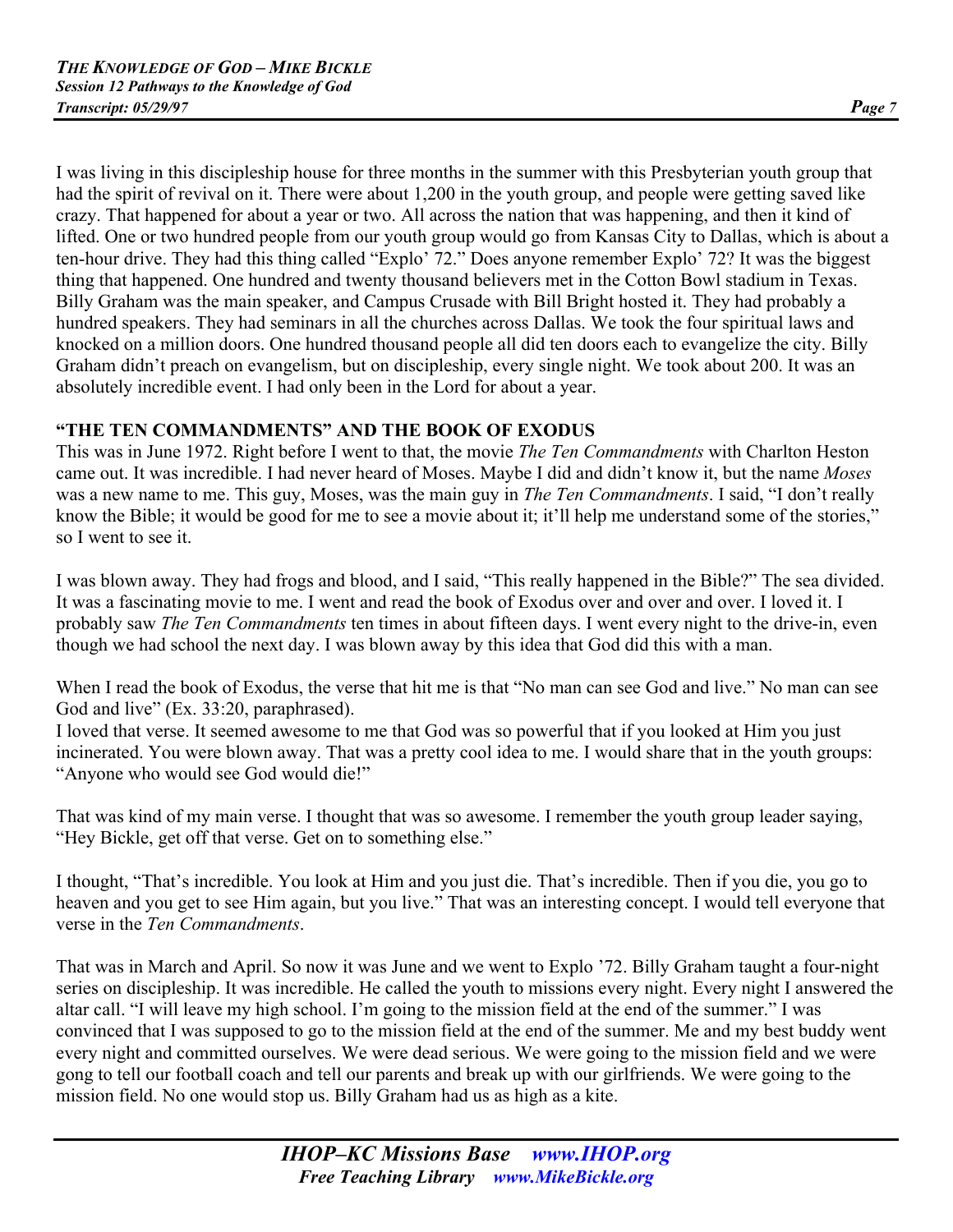We drove back the ten hours from Dallas to Kansas City and re-committed ourselves to this. We got back to the discipleship house where nine men lived. They were all twenty-five to thirty years old, whereas my friend and I were seventeen and sixteen. We were the two men who had to mow the lawn and do the dishes and run all the errands.

Anyway, we got back early. We were down in the basement of this discipleship house where six men lived. There were three bunk beds. In the week that we went to Dallas one of the men became a youth pastor in Nebraska, and he moved all of his clothes out of the closet. We had this giant closet, from here to the wall, about a forty-foot closet for six men. When he moved all his clothes, behind his clothes, about five feet deep into the closet, was a water heater. When it would heat the water you couldn't see it because clothes were in front of it. This basement was so pitch-black that you couldn't see your hand in front of your face. Sometimes the men would play tricks on each other, because you couldn't see if a man was one inch from you. You could feel it, but you couldn't see. That's how dark it was.

This man moved his clothes, and there was a water heater deep in the closet, but I didn't know about that water heater. I had forgotten that the man moved his clothes. My friend and I drove back from Dallas. We got back a couple of hours before everyone else. It was in the evening and we were dead tired. We got back and lay on our bunk beds. I was on the bottom bunk and my friend was on the top. Our heads were like this and our feet went that way. Our heads were towards the wall where the closet was. The closet was going that way. Deep into the closet was the water heater. We couldn't see the water heater even if the lights were on. It was deep in the closet. We were lying this way.

Now the clothes had been moved that week. So we were lying on our bed, exhausted. It was pitch-black.

I told the Lord, "Lord, we're going to the mission field in September. It's June. We're not going back for our senior year of high school. Forget it. We're with You."

We asked the Lord to confirm it. What happened next is divine humor.

Instantly when I said this, the light of the water heater went on back in the closet. I didn't know there was a water heater back there. All I saw was the very light that Moses saw appearing in this dark room. I looked at that light and said, "Oh my God."

The man said, "Oh my God."

What did I tell him? "Don't look or you'll die!" I had seen that movie ten times just about two months ago. "If there's one thing I know, it's don't look or you'll die!"

The man said, "Yeah, I know! You've been saying that for months!"

I said, "Man, I'm glad I got that one down!"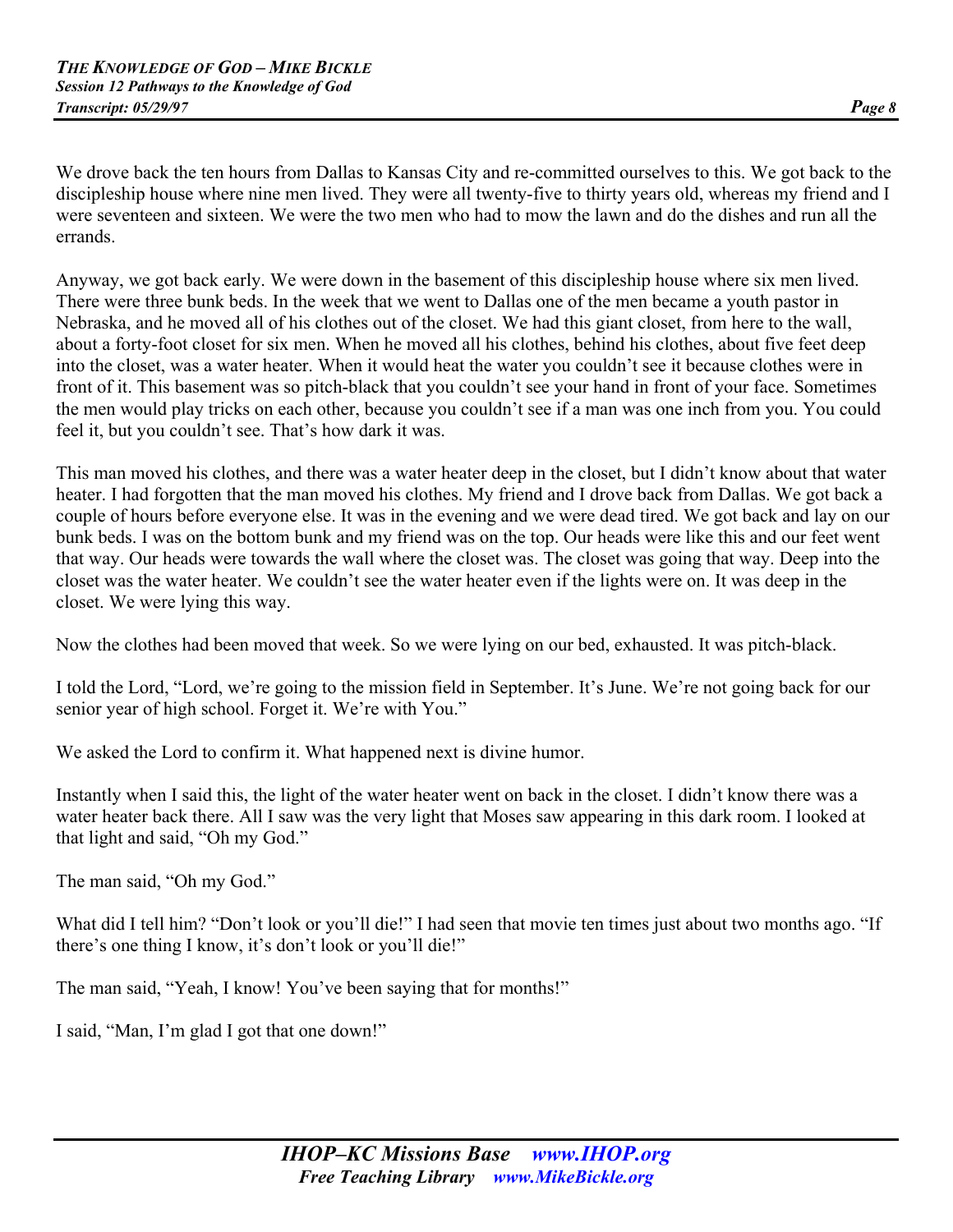We got down. We were in our underwear. We crawled across the room on our knees staring into the light, which was a water heater, but we don't know. Our eyes were closed, our hands were over our eyes, because we didn't want to be killed before we made it to the mission field.

The very passage we used is Isaiah 6, the one I used the other day where the Lord appeared and the glory of God filled the temple. Isaiah said, "I'm a man of unclean lips! Here am I, Lord, send me" (Isa. 6:5, 8, paraphrased)! We had just listened to a tape two or three times on the way back from Dallas by a man named Stephen Olford on Isaiah 6, so we had the language down.

The man said, "What do we do?"

I said, "Here am I, Lord, send me!"

A few minutes went by and I could see the light through my fingers. I felt so anointed. I believe in psychosomatic feelings of anointing. I'm sure it wasn't the true anointing, but it felt like it. I could hear the music of the *Ten Commandments*—boom, boom, boom. To this day, I could swear I heard that sound. I probably really didn't.

The man said, "What do we do?"

I'm the one who read Exodus. I was the pro at seeing God in fire. I said, "Well, why don't you say it? Say it louder"

He said, "Here am I, Lord! Send me!" Nothing happened.

I said, "Don't look!"

He said, "I'm not!"

I said, "You'll get killed if you look!"

He said, "I won't look." We were whispering. We didn't want God to hear that part, you know.

He said, "What do we do? Let me try one more time. 'Here am I, Lord! Send me!'" Nothing happened.

I said, "I don't know."

Finally, he looked. He couldn't handle it. He peeked; he opened his fingers. He saw the water heater. He was in anguish; he was a really aggressive, gregarious man. He said, "Oh no, oh no!" and he hit me.

But in the one to three seconds when he was screaming, I thought he was getting anointed. I thought, "I'm next! It's coming! Oh, my God."

I didn't know he was screaming, "Oh, no!" in anguish at seeing the water heater. I thought God's hand was on him. I knew I was next, any second. I was all tense.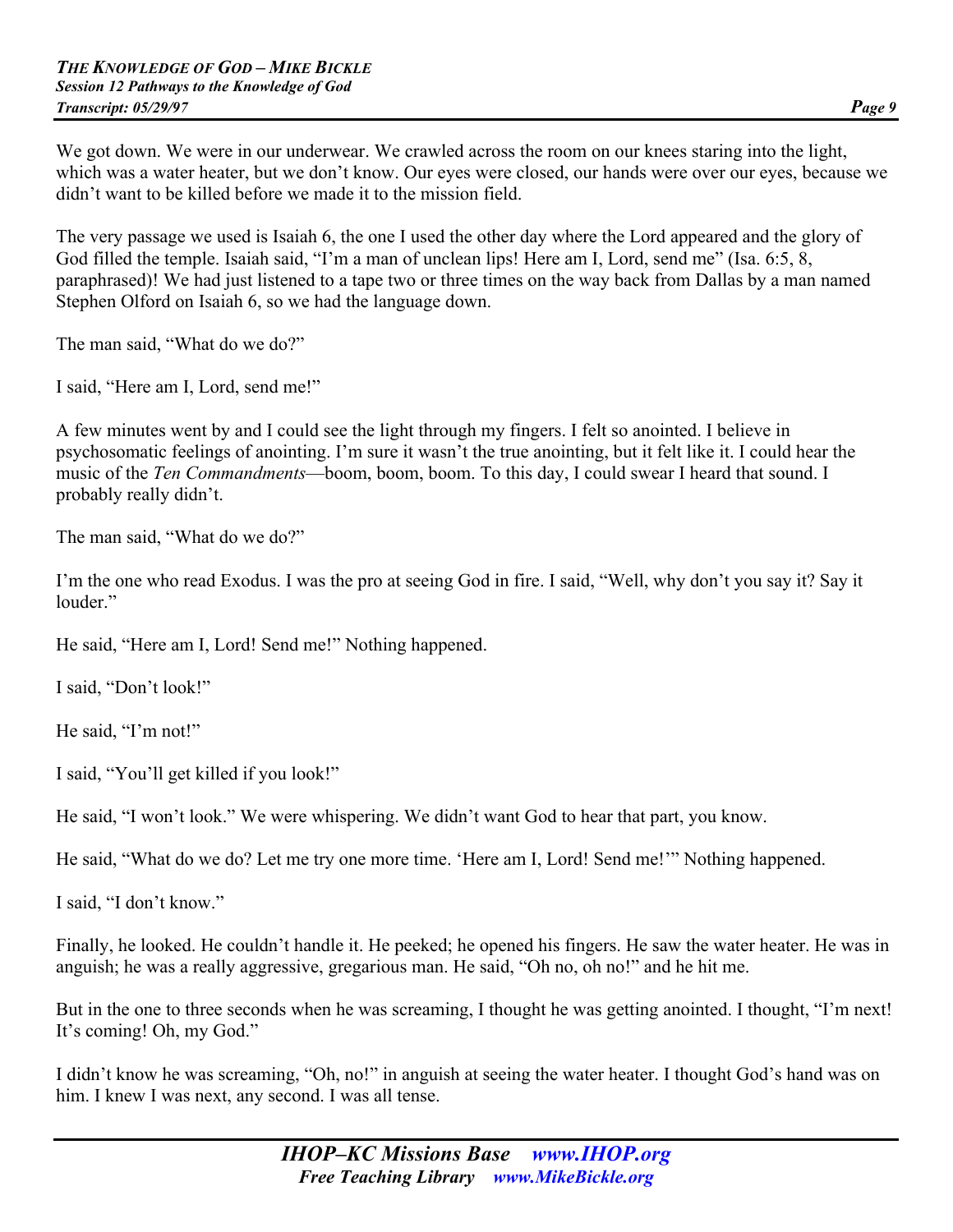Then he hit me. At first I thought it was God touching me. It was a big, brutish *whooom*. He got a scholarship to college in football; he was a great athlete, very strong. He just plowed into me, knocked me over, and I saw the water heater.

We went ahead and did our senior year in high school. We stayed home. Anyway, I told you it had nothing to do with anything; I just thought I would tell you that story. Maybe it was prophetic humor. Maybe the Lord was saying, "I really want you to study Me and I'll give you just a little jump start. I'll get you started with some humor here."

I don't know what it was. When I see the Lord on the last day, I'll ask Him, "Why did You let that happen?"

My guess is, He'll laugh and say, "Wasn't that great?" I just know He's going to say something like that. I think it's great now. At the time I didn't; I was totally depressed. "Lord, that kind of wounded me!"

"No, you did great! That story cheered you your whole life." The Lord will probably say something like that. I can't wait to hear what He says. The whole setup was perfect. Moses, Billy Graham. It was a total ambush of humor on my young life. OK, off of that story. I don't know why I told you that story.

# **THE EARLY CONFUSION AND ANGUISH OF SEEKING AFTER GOD**

Now I'm back at the college, at the university teaching *The Knowledge of the Holy*, A.W. Tozer, week by week in my college Bible study, which is boring everyone. It's very un-anointed; it's very clumsy, I don't really even understand the concepts I'm teaching. I don't even know what some of the big words mean. I looked them up in the dictionary, but they were still confusing to me. I was faking, trying to present the image that I knew what I was doing. It didn't work very well. I'm in anguish at this time. I'm doing this hour-a-night prayer thing I was telling you about.

I hated praying. I hated it. I would always go into my room at 9:01pm and think, "Oh, this is horrible." I was in a time of real anguish in my life because prayer was so boring. That's the same year when I witnessed to the man. I witnessed to someone every day. I told you the story. Everything was hard. The Bible was confusing and boring; I had this idea that I had to know God, but He felt so distant and the concepts were so confusing and the puzzle didn't work together at all. The pieces didn't fit at all. I couldn't figure out Romans and Galatians and Matthew. The Bible was entirely confusing to me. I had a big ball of frustration. I really had anguish about this. "The Bible is boring, God is boring, studying about God is difficult. Witnessing isn't fun anymore, fasting is horrible, and I have to do this my whole life. This is really going to be bad."

I said somewhere, "Something has to change or I'm going to die." I was constantly in anguish about the subject of the knowledge of God because I was teaching on it regularly. I was telling people, "If we don't know God, we're never going to make it." I would try to give people these books.

#### **"IF YOU RECEIVE MY WORDS, AND TREASURE MY COMMANDS WITHIN YOU. . ."**

That was in the summer and fall of 1974. Now it was January 2, 1975. We were taking our college group to a ski trip in Estes Park, Colorado. We had maybe a hundred kids on a ski trip and we were at the lodge. It was the morning of January 2, during Christmas break.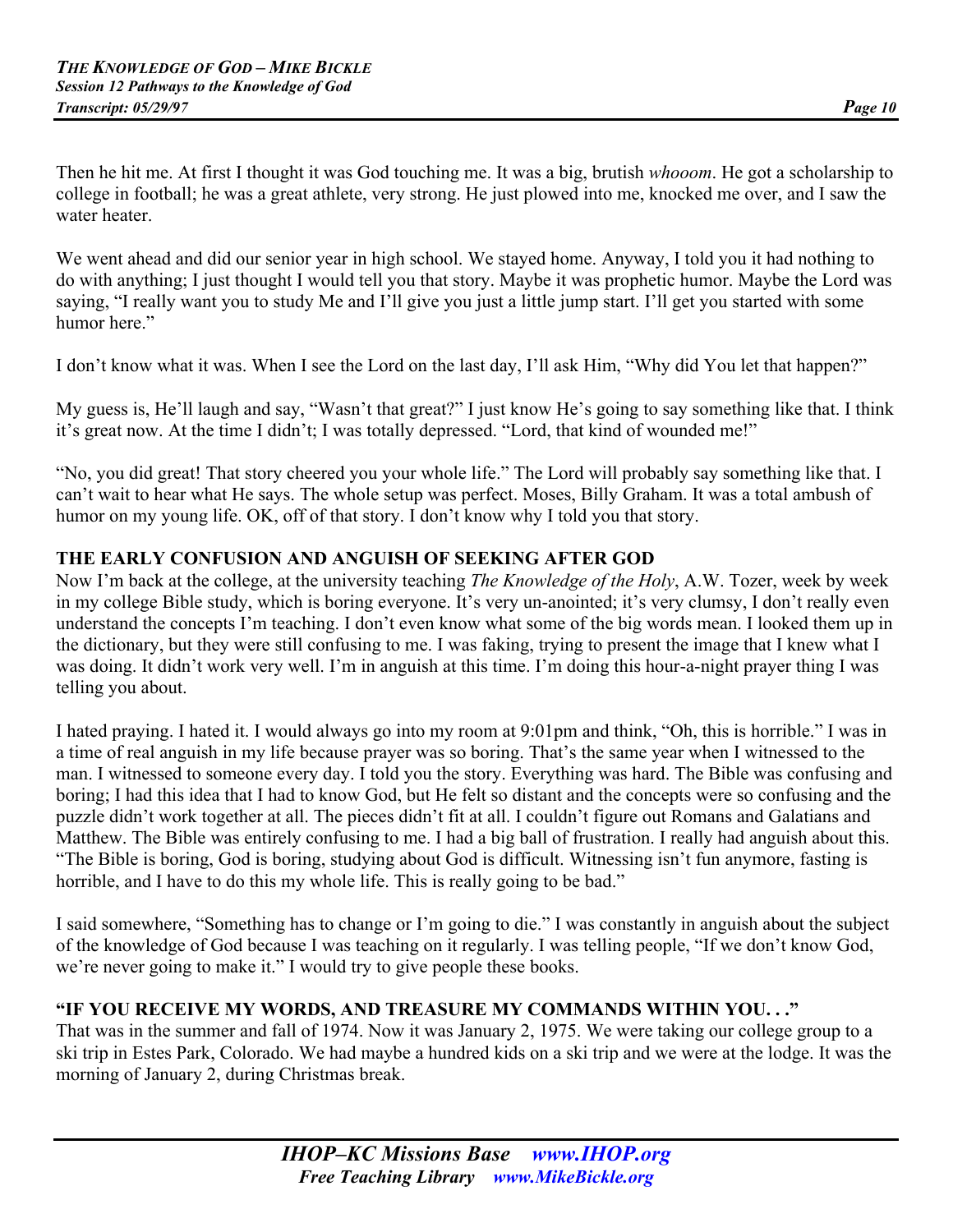A man came up to me. I was there early one morning reading my Bible a little. He came up to me. He was a brand-new believer. He said, "Will you show me what you do when you read the Bible in the morning?"

I thought, "Sure, I'm the leader of the Bible study. Why not? I'll disciple him." I was two years or three years old in the Lord. He was two months old, so I was way ahead of him. I said, "Here's how you do it." This was what the men at the discipleship house told me to do. I said, "What's today?"

He said, "January 2."

I said, "Good. On the second, you go to Proverbs 2. There are thirty-one proverbs, thirty-one days a month. Whatever date it is, that's the proverb you read." That's what they told us to do.

I was being set up for a major life encounter with God in the Word of God on that day and I didn't know it. I said, "Proverbs 2 because it's January 2. Here's what you do. It says, 'My son.'"

Just go ahead and turn to Prov. 2. "'If you receive my words.' See the word *if* there?" I was such a scholar at this time in my life. "If you have an *if*, sooner or later you're going to have a *then*."

The man said, "Man, you really know the Bible."

I said, "Well, I've been around for a while."

I said, "Circle that *if*. A *then* is going to come sooner or later." He thought that was profound. "'If you receive my words, and treasure my commands within you'" (Prov. 2:1). I said, "Well, that's the second condition. That's two conditions right now. We're going to get a promise in a minute."

"'So that you incline your heart to wisdom, and apply your heart to understanding'" (Prov. 2:2). I said, "That's another condition."

"Yes, if you cry out for discernment. . .'" (Prov. 2:3). "There's another *if*. There are a bunch of conditions here. Boy, this is going to be a good one. 'If you lift your voice for understanding'" (v. 3b, paraphrased). I didn't understand what any of this stuff meant. But there was the *if* again in verse 4. Boy, this was going to be a knockout! We were about to come across a major *then*. When all these *ifs* line up one after another, you know you have a big promise coming.

**"'**If you seek her as silver, and search for her as for hidden treasures, then. . .'" (Prov. 2:4-5). I stopped. Filled with pride, I said, "I told you the *then* was coming!"

The man was awed at my scholarship. He really was. He was blown away. "How did you know?"

"Well, if you've read the Bible as long as I have, that stuff just becomes clear." Three years now, and I didn't like the Bible so I tried to read it as little as possible.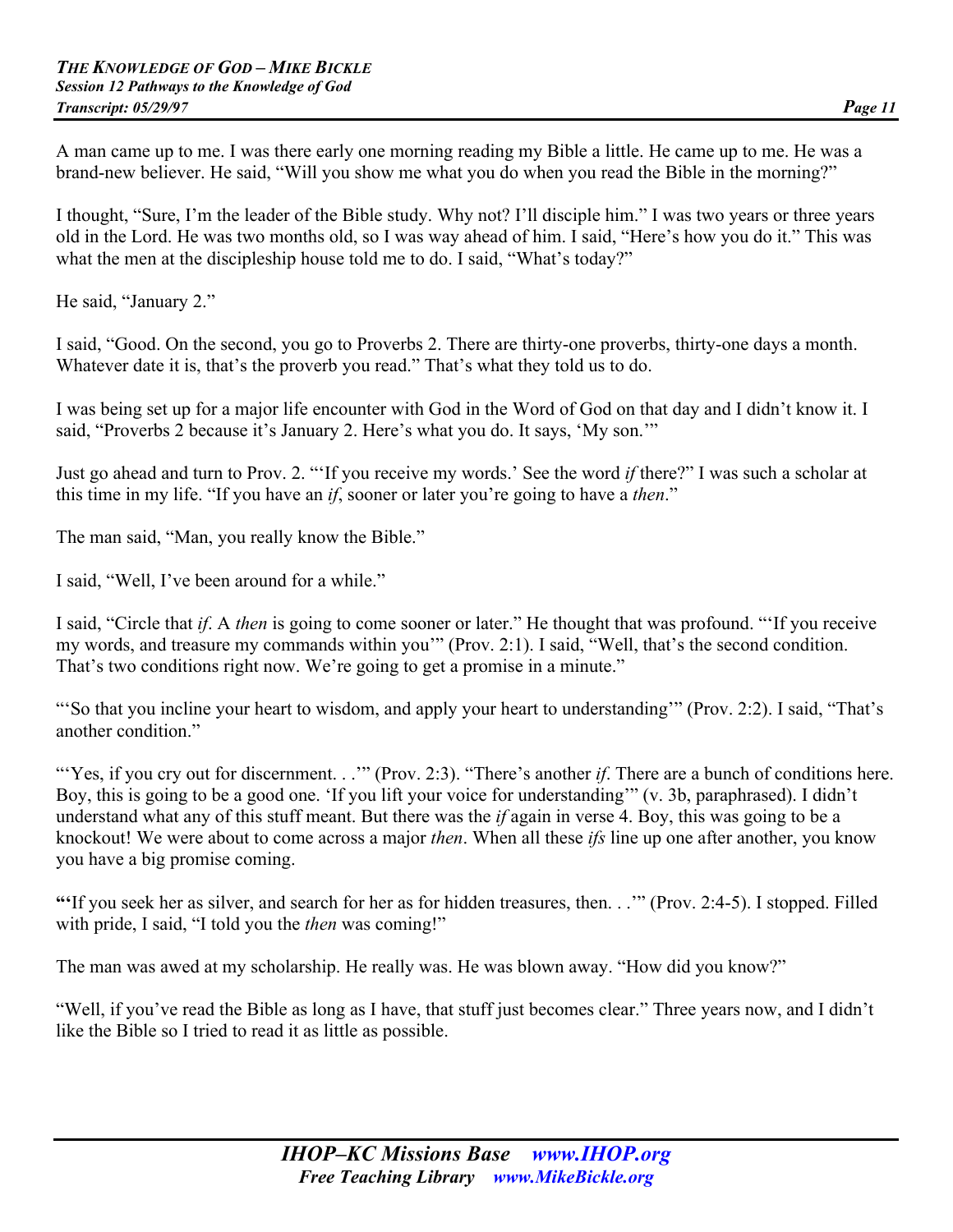"Then you will understand the fear of the Lord, and find the knowledge of God" (Prov. 2:5). That phrase, "You will find the knowledge of God," hit me like an arrow, piercing my heart. This is what I was in anguish about. I kept asking everyone, "How do you find the knowledge of God?"

I said, "Oh my God. Oh, God…"

The man said, "What?"

It was unbelievable. I had read Proverbs 2, but it had never hit me before.

The man said, "What?"

I said, "I have to be alone right now."

I had had so much anger and frustration over this issue. It was like the arrow went straight in. There were five conditions in a row, and a promise that God would back up with His word, by the Word of God: "You'll discover the knowledge of God if you'll do this."

I was so blown away. Go on to verse 10. I read it in the New American Standard. It says, "Wisdom will enter your heart" (Prov. 2:10, NASB). I was thinking of divine wisdom of God, because I was always studying the subject of wisdom as related to the spirit of wisdom, because it was in those books. "Wisdom will enter into your heart, and knowledge of God will be very pleasant to you" (paraphrased). "You'll enjoy it. It will satisfy. It will enthrall your heart."

Proverbs 2:1-5 and Prov. 2:10 became the tracks I would run on for many years to come. Even to this day, that's the most important passage of Scripture in my life. I was just a nineteen-year-old college student and the Lord was giving me that first down payment right there, after He tricked me with that experience with Moses, you know. Then He said, "This one is for real. That one was for fun; this is for real." I don't know if He really said that.

# **"WHATSOEVER THINGS WERE GAIN TO ME, I COUNTED THEM AS LOSS"**

I want to tell you that there's a path. There's a road map where wisdom will enter into your heart, and the knowledge will be so pleasing and so satisfying to your emotions. You'll have so much pleasure in the experience of this knowledge.

I began to ask the Lord, "What does this mean? What are these five things?"

Twenty-two years later, I've worked on these conditions, but they're very simple. They don't require unique insight; they're very, very clear, and very straightforward. They're not confusing, just costly. Again, it only seems to cost on the front end. Only the new believer or the person who doesn't experience the Lord thinks of it as costly. The man or woman with experience looks back and says, "I can't imagine that I gave anything that's costly. What I gave is nothing compared to what I received."

Counting the cost is only what new believers do on the front end. Paul said at the end, "I count it rubbish. It means nothing to me that I paid that price. On the front end it was costly. I suffered the loss, but on the back end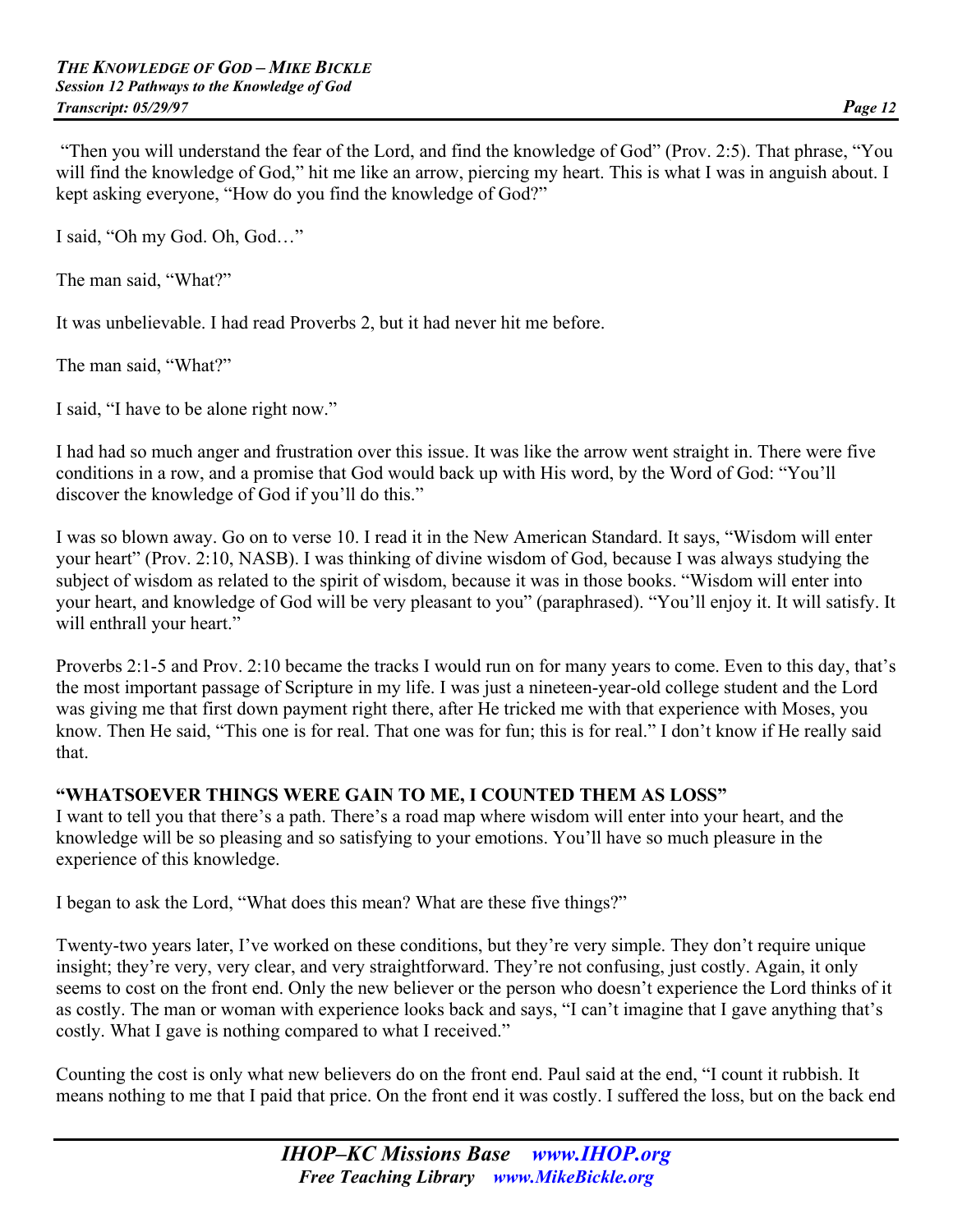I re-interpreted that sacrifice as no sacrifice at all because of the surpassing greatness of the knowledge, because of the excellency of the knowledge" (Phil. 3:8, paraphrased).

I use the word *costly* depending on where you are in your walk with the Lord. It's costly on the front end, but when God begins to cause your heart to discover the pleasantness of who He is, you don't think of giving up a little recreation, a little entertainment, a little bit of food here and there, a little bit of your free time, to seek the Lord, as some heavy thing—not when the uncreated God unveils His beauty to your soul, even a little. You start thinking, "I guess it didn't cost that much when you really, really put it in perspective."

Let's look at these five things. I'll give them to you just for a moment, and then we're going to take a break. We'll come back and look at them more in depth, one of them in particular.

# **"IF YOU RECEIVE MY WORDS, AND TREASURE MY COMMANDS WITHIN YOU"**

Number one: "If you receive my words" (Prov. 2:1). I believe that's the intention to obey, to receive. Don't resist. You have the intention to say yes. That doesn't mean you have the maturity that says yes. It doesn't mean you follow through on everything, but in your heart there's a yes in your spirit. "Yes, God I really want to obey You. I'm only so far into this. I really want to receive fully. Instead of resisting You I want to receive You."

That's number one. Number two: "If you treasure my commandments" (Prov. 2:1b, paraphrased). "Treasure my commandments." I believe that speaks of meditating on the Scripture. First, there's the intention to obey. Secondly, we meditate on the Scriptures. We'll look at that in the next session. Treasure God's commandments. Don't just read the Bible and move on; savor the Word of God. Make it your prize possession.

Job 22 has a really precious verse: "Receive, please, instruction from His mouth, and lay up His words in your heart ... Then you will lay up your gold in the dust" (Job 22:22, 24). In other words, you will put it in a secondary place. It doesn't mean you have to get rid of everything you possess, but put your gold in the dust. "Make it secondary. Don't let it be so prominent. Make Me your gold; then you will find Me." That's what it's saying here.

In the Old Testament, "the commands of God" is synonymous with the Scriptures: His commands, His precepts, His statutes, His ordinances, His laws. Those phrases are synonymous with the written word of God. We treasure the law of God within our hearts. That's in Psalms 19 and 119, two psalms that describe the treasuring of God's law, commands, or precepts. We'll look at that when we come back.

# **A TEACHABLE SPIRIT AND AN OPEN HEART**

Condition number three: "Incline your ear to wisdom, and apply your heart to understanding" (Prov. 2:2). I believe that means a teachable spirit and an open heart. We approach the Word of God not as a know-it-all. In 1 Corinthians 3:18, Paul says, "The man who thinks he knows everything won't know anything" (1 Cor. 3:18, paraphrased). Because someone who in their own thinking says, "Lord, I don't understand anything," will then receive wisdom. Approach this with a teachable spirit and a child's heart.

Incline your heart; incline your ear to hear. I think that's the point. Make yourself teachable. Incline your heart and then apply your heart to really learn these things. Have a teachable heart, hungry to learn. Be a student. Don't be a master when you approach God. Be a child; don't be a father. It's the principle of 1 Corinthians 3:18. "Lord, I don't really understand this. You're taking me in a path where I haven't been before."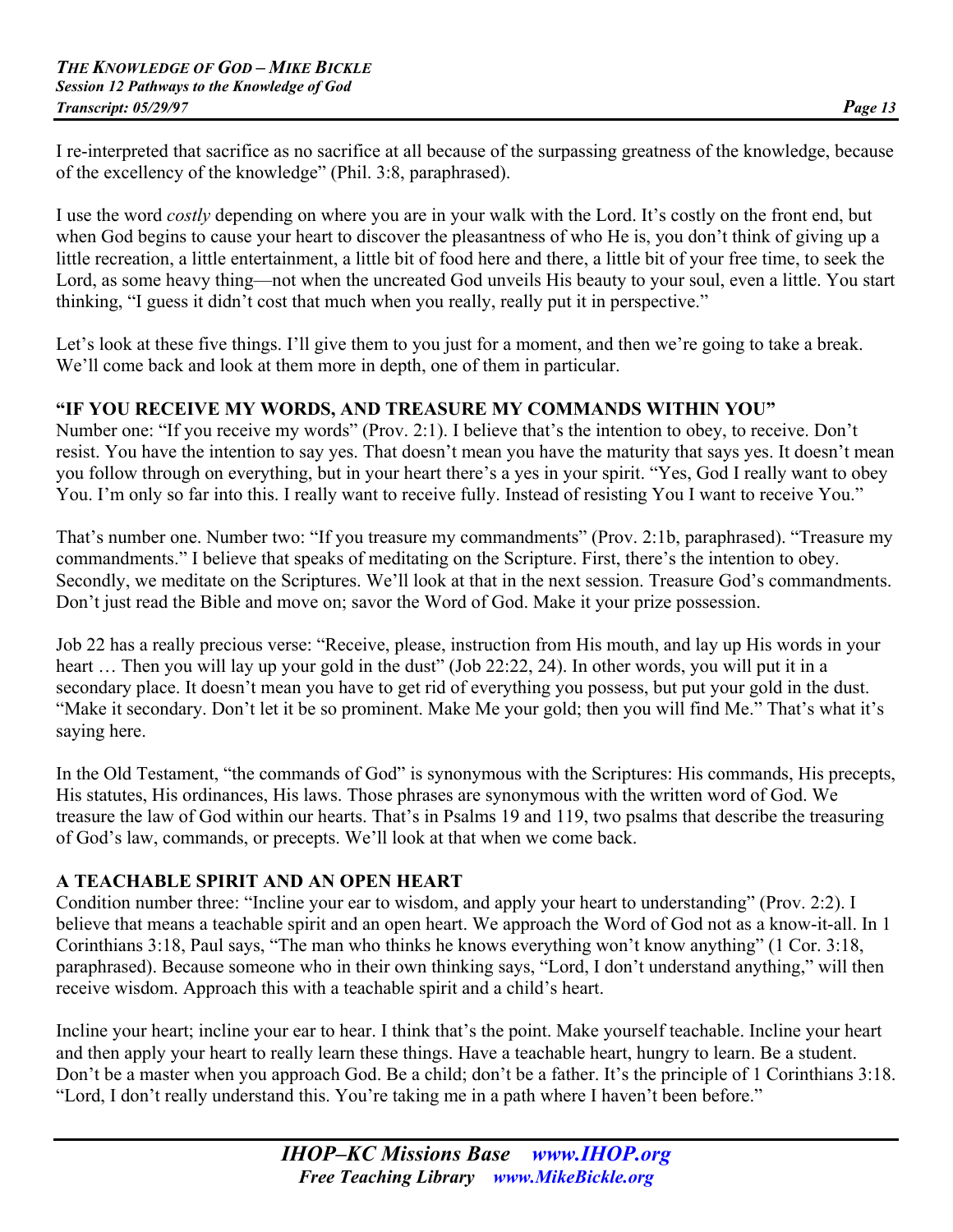The Lord says, "I like that. Then I'll show you wisdom if you approach Me in that childlike way."

# **"CRY OUT FOR DISCERNMENT, AND LIFT UP YOUR VOICE FOR UNDERSTANDING"**

Condition number four: "If you cry out for discernment, and lift up your voice for understanding" (Prov. 2:3) understanding of God. I put Ephesians 1:17 there, the prayer we looked at yesterday, that God would "give you the spirit of wisdom and understanding in the knowledge of Jesus" (Eph. 1:17). Lift your voice and cry for it.

Somewhere in one of those books—I don't remember which one or how I got it—at the same time, someone taught that verse to me. These were my three main verses, the three verses that formed my first five or ten years in the Lord: the father embracing and loving the prodigal (Lk. 15:20); Proverbs 2:1-5, along with verse 10; and Ephesians 1:17. I don't remember where I got it. Someone gave me Ephesians 1:17 and they said, "This should be the main prayer of your life." When you're eighteen or nineteen, you sort of take whatever anyone says automatically if they're a leader.

I said, "OK, that will be the main prayer of my life then." Again, that was a divine gift. I can't imagine too many prayers more important than Ephesians 1:17. I started praying it every day as my first prayer: "Lord, fill me with the spirit of wisdom and revelation of the knowledge of Jesus."

How was I to know that the Lord would say some years later, "This is what your whole life is about"? "This is what the kingdom of God is all about. This is the track I have you on." I didn't even connect Ephesians 1:17 with Proverbs 2 at that time. Someone told me to make it my main verse and I did. It was that simple. It's amazing the power that a teacher has on the heart of a really young person. I'm glad they told me that instead of something else. Some folks sit in churches and they tell them that the main thing is to use God to get as much money and fame and fortune as you can and all of those young people are after money, fame, and fortune in God. They're trying to use God to get all of the advantages they can from this natural life. My heart breaks that sixteen-, eighteen-, and twenty-year-old kids are established in that paradigm of the kingdom of God. I look back and say, "God, thank You that I had a group of youth leaders who told me to read *The Knowledge of the Holy.* What if they had taught me on how to get rich quickly by faith? What if they had told me that? I would have done that one." I thought, "Man, that was really Your kindness that You helped me get established in that way."

I put Ephesians 1:17. That was a verse that was already important to me, so I link crying out for discernment of God and understanding of God.

# **"SEEK FOR HER AS SILVER, AND SEARCH FOR HER AS FOR HIDDEN TREASURE"**

Proverbs 2:4 is the fifth condition. This is the one I want to spend more time on. It says, "If you seek her as silver, and search for her as for hidden treasures" (Prov. 2:4). Of course, in Colossians 2:2, Jesus is the hidden treasure in God. God, the Holy Spirit, calls Jesus the treasure that's hidden. We looked at it the other day. It's hidden. There's mystery; there's a certain amount of romance. The very journey itself into hidden things is a part of the thing that enlarges our hearts.

It says, "If you would seek for her as silver and search for her as hidden treasure." In other words, imagine if someone took an old house that was several thousand square feet, and put a million dollars inside of it, and said, "You can have the million dollars, but you have to tear down every single board. It may be buried under a stone